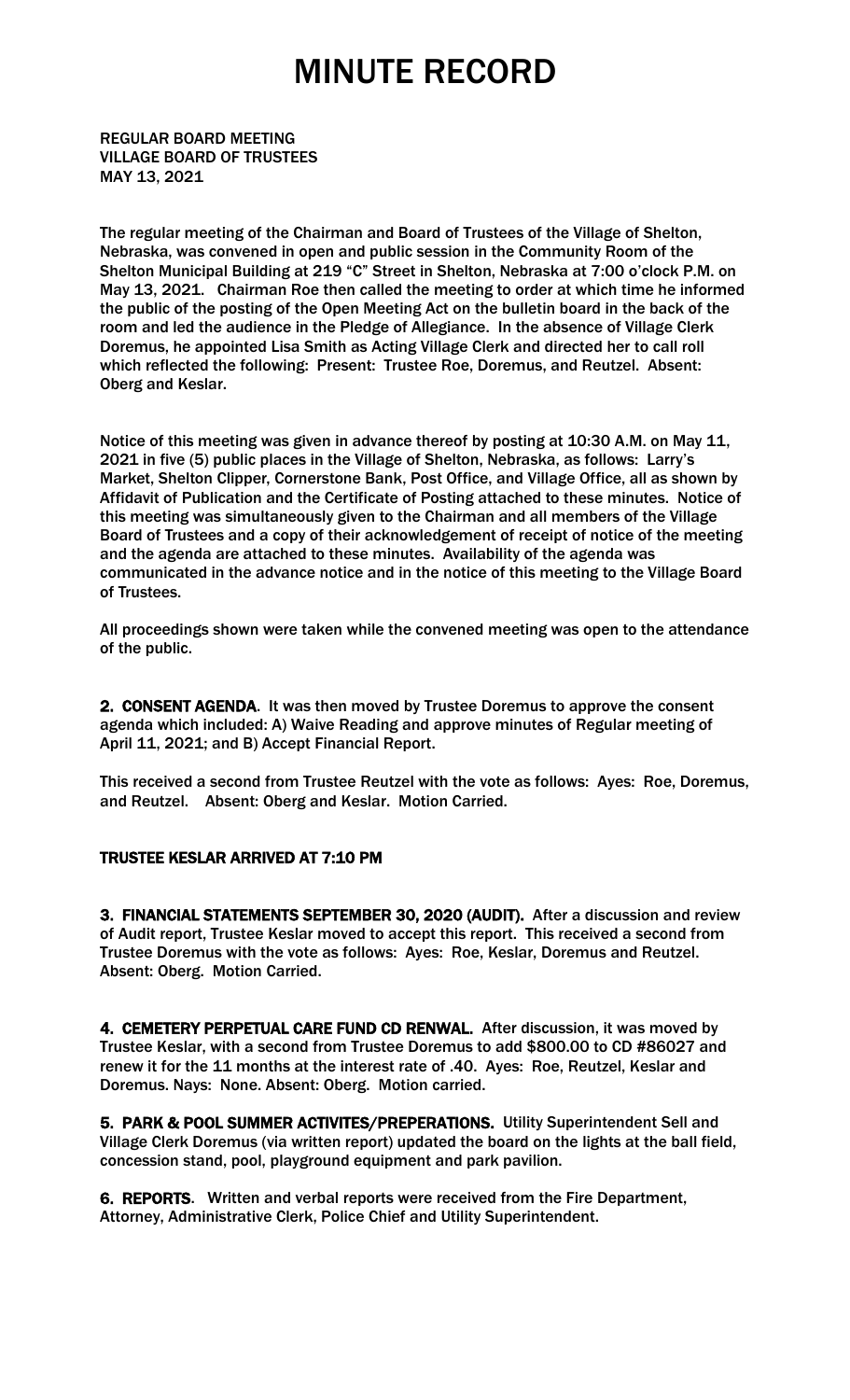MAY 13, 2021 - PAGE 2 -

7. EQUIPING FIRE TRUCK #30 FOR ISO RATING. Fire Department President Marlin Schroeder presented to the board a list of equipment which was needed to pass the ISO inspection for Fire Truck #30. The total cost of this list was \$1390.60. After discussion, it was moved by Trustee Keslar with a second from Trustee Doremus to have these purchases made. Ayes: Roe, Reutzel, Keslar and Doremus. Nays: None. Absent: Oberg. Motion carried.

8. DECLARING 93 FORD EMERGENCY UNIT AS SURPLUS. After discussion, Chairman Roe indicated it was time to consider Resolution No. 21-05-13.

RESOLUTION NO. 21-05-13:

WHEREAS, the Village of Shelton is the owner of certain personal property described as 1993 Ford Cutaway Van E350 formally used as an emergency unit; and WHEREAS, said personal property is no longer useful for the purpose for which it was intended; and

WHEREAS, it is the best interests of the Village of Shelton that such personal property be sold.

NOW THEREFORE, BE IT RESOLVED by the Chairman and Board of Trustees of the Village of Shelton, Buffalo County, Nebraska, as follows:

- 1. The surplus property described as 1993 Ford Cutaway Van E350 shall be sold in an "as is condition" without warranty, expressed or implied by private sale, by set price or negotiated offer through the Village Clerk;
- 2. The Village Clerk is hereby directed to post Notice of Sale in three prominent places within the Community and publish such Notice of Sale one time on or before June 1, 2021.

It was then moved by Trustee Doremus, with a second from Trustee Keslar to approve and adopt Resolution No. 21-05-13 as presented. Ayes: Roe, Reutzel, Keslar and Doremus. Nays: None. Absent: Oberg. Motion carried.

9. OWNER OCCUPIED REHAB (OOR) PROJECT STATUS/CHANGE. Lori Ferguson with South Central Economic Development District (SCEDD) addressed the board indicating to them that no demolition had been done and it was unlikely that any property would be available to qualify for this. With that in mind and since we had budgeted our matching funds to go toward demolition, she recommended that we revise the Original budget with a couple of alternatives to where to place the matching funds. She also informed the board that they do have another homeowner qualifying for the funds but due to the grant running out in July, it would be unlikely a contractor could be found, and the work be completed in time. After carefully consideration of all these factors, it was moved by Trustee Keslar to revise the original budget by eliminating the Demolition and moving those funds to the Housing Rehab area of the Budget and to ask the Department of Economic Development for a six month extension of time to complete the last rehab home. This received a second from Trustee Doremus with the vote as follows: Ayes: Roe, Keslar, Doremus and Reutzel. Nays: None. Absent: Oberg. Motion Carried.

10, 11, 12 AND 13. APPROVE PAYMENT TO CDS INSPECTIONS FOR HOUSING MANAGEMENT SERVICES RELATED TO #SHEL-HR-02, 04 and 07 APPLICTION/PROJECT; APPROVE PAYMENT TO PM RENOVATIONS FOR HOUSING REHAB WORK RELATED TO #SHELTON HR-02 APPLICATION; APPROVE PAYMENT TO BATES CONSTRUCTION FOR HOUSING REHAB WORK RELATING TO #SHEL-HR-04 APPLICATION; APPROVAL OF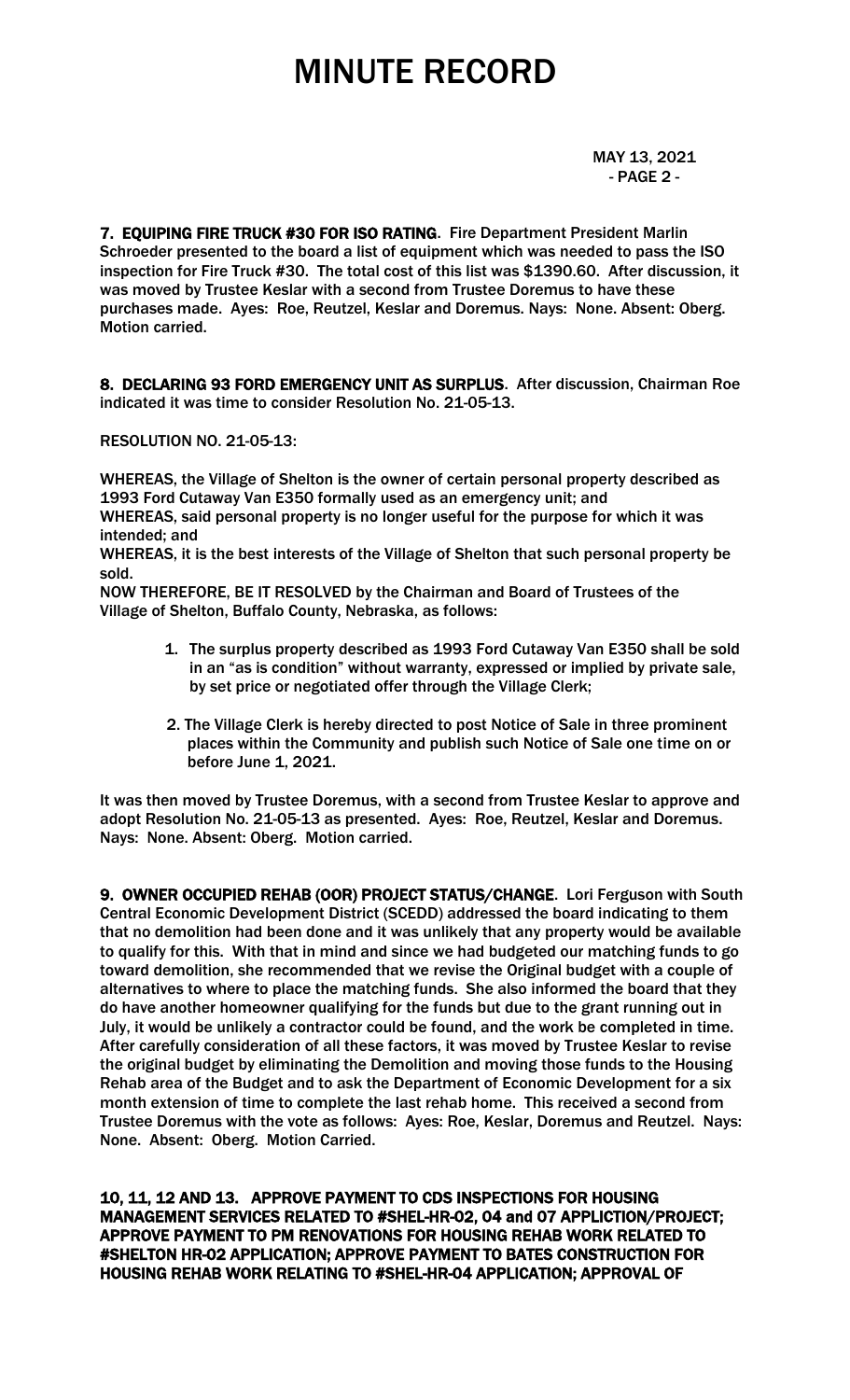MAY 13, 2021 - PAGE 3 -

REQUEST FOR NAHTF FUNDS DRAWDOWN #8. After discussion it was moved by Trustee Doremus, with a second from Trustee Keslar to approve the payment to CDS Inspections, PM Renovations and Bates Construction and drawdown #8 as they relate to the NAHTF funds for the OOR grant. Ayes: Roe, Keslar, Doremus and Reutzel. Absent: Oberg. Motion Carried.

14. USE OF VILLAGE OWNED LOT ON HWY 30 AS PARKING AREA. After discussion, Chairman Roe indicated it was time to consider Resolution No. 21-05-13A presented in the following form:

RESOUTION NO. 21-05-13A:

WHEREAS the Village of Shelton has adopted by Ordinance Section 5-03 authorizing the establishment of parking areas upon streets, alleys and public ways by resolution; and

WHEREAS it has been determined that public parking should be made available along Highway 30 on public lands maintained by the Village

NOW THEREFORE be it resolved by the Chairman and Board of Trustees of the Village of Shelton, as follows:

1. There is hereby established a public parking area at those locations of 305 and 307 West Highway 30, Shelton, Buffalo County, Nebraska between the hours of 7:00 o'clock A. M. and 10:00 o'clock P.M.

2. The street superintendent is hereby directed to post appropriate signs allowing said parking and any other directions to facilitate maximum usage of the designated parking areas.

It was then moved by Trustee Doremus, with a second from Trustee Keslar to approve and adopt Resolution No. 21-05-13A as presented. Ayes: Roe, Reutzel, Keslar and Doremus. Nays: None. Absent: Oberg. Motion carried.

15. RESOLUTION TO SUPPORT THE 2ND AMENDMENT. After discussion, Chairman Roe presented Resolution No. 21-05-13B for the board's consideration.

RESOLUTION NO. 21-05-13B:

 WHEREAS, the Second Amendment to the Constitution of the United States of America states: "A well-regulated Militia being necessary to the security of a free State, the right of the People to keep and bear arms, shall not be infringed.", and

 WHEREAS, the Second Amendment to the Constitution of the United States of America has been made applicable to the individual States pursuant to decisions of the Supreme Court of the United States; and

WHEREAS, the Supreme Court of the United States has rendered various opinions providing clarity in regards to the relationship between State's rights and Federal Regulations; and

WHEREAS, the Governor of the State of Nebraska has declared that the State of Nebraska will not enforce any Federal Regulation or law designed to infringe upon the Citizens of Nebraska as to the "right to bear arms" by declaring Nebraska a "Second Amendment Sanctuary".

NOW THEREFORE BE IT RESOLVED by the Chairman and Board of Trustees of the Village Shelton, Buffalo County, Nebraska, as follows: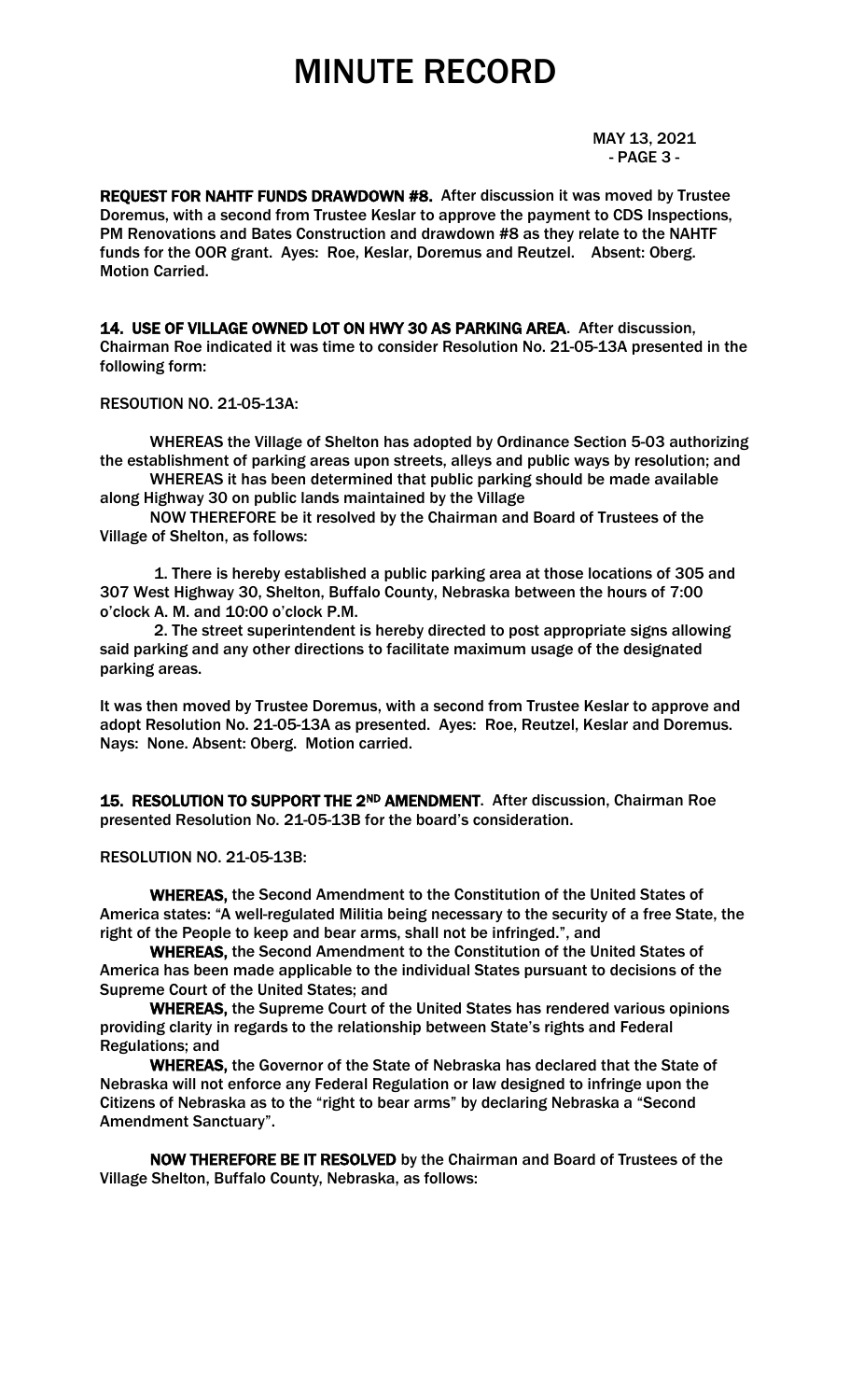MAY 13, 2021 - PAGE 4 -

- 1. The Village of Shelton, Buffalo County, Nebraska, supports the decision of the Governor of the State of Nebraska in adopting a "sanctuary" position.
- 2. The Village of Shelton hereby adopts a position that any regulations or laws adopted by the Legislative Branch of the United States of America, or directed by Executive Order from the President of the United States of America shall not be enforced by any official, or employee of the Village of Shelton; that no resources of the Village of Shelton shall be used or applied to the enforcement of such Federal Regulations or Executive Orders; except as to: (a) those laws prohibiting convicted felons or convicted domestic abusers from possessing any firearms; (b) those laws involved in prosecuting individuals for crimes involving the use of, or possession of a firearm as an aggravating factor or enhancement to an otherwise independent crime; and (c) those laws associated with the permitting, licensing, registration or processing of applications for concealed carry permits; hunting licenses; fire arm, firearm accessory, or ammunition licensing or registration processes required by law, both federal and state.

It was then moved by Trustee Doremus, with a second from Trustee Keslar to approve and adopt Resolution No. 21-05-13B as presented. Ayes: Roe, Reutzel, Keslar and Doremus. Nays: None. Absent: Oberg. Motion carried.

16. ORDINANCE BOOK CHANGES. Village Attorney Truell presented the board with a list of sections in the ordinance book which needed to be updated. After discussion he was directed to make these update and present them at the next meeting.

17. ORDINANCE FOR NEW SUMMER HELP. Chairman Roe indicated it was now time to consider Ordinance No. 483. Whereupon, it was moved by Trustee Keslar, seconded by Trustee Doremus that the minutes of the proceedings of the Chairman and Board of Trustees of the Village of Shelton, Buffalo County, Nebraska, in the matter of passing and approving Ordinance No. 843 be preserved and kept in a separate and distinct volume known as "Ordinance Record, Village of Shelton, Nebraska"; and that said separate and distinct volume be incorporated in and made a part of these proceedings the same as though it were spread at large herein. The Chairman instructed the Acting Clerk to call the roll and the following was recorded as the vote on this motion: AYES: Roe, Doremus, Reutzel and Keslar. NAYS: None. ABSENT: Oberg. Whereupon the chairman declared the Motion Carried.

Further, a motion was made by Trustee Keslar, seconded by Trustee Doremus that the statutory rules in regard to the passage and adoption of Ordinances be suspended, so that said Ordinance No. 843 might be introduced, read by title, and approved and passed at the same meeting. Trustee Keslar called for the question. The Chairman put the question to the vote and instructed the Acting Clerk to call roll and the following was the vote on this motion: AYES: Roe, Doremus, Reutzel and Keslar. NAYS: None. ABSENT: Oberg. Whereupon the Chairman declared the Motion Carried.

Following the reading of Ordinance No. 843 by title on the First Reading, the suspension of the rules so that the same may be read by title on the Second and Third Readings, allowing for final passage at the same meeting, Trustee Keslar called for the question as to the approval and passage of Ordinance No. 843 and the following vote was recorded: AYES: Roe, Doremus, Reutzel and Keslar. NAYS: None. ABSENT: Oberg. Whereupon the Chairman declared that four members of the Board having voted in the affirmative for the passage and approval of Ordinance No. 843 and declared said Ordinance duly passed and adopted as an Ordinance of the Village of Shelton, Nebraska.